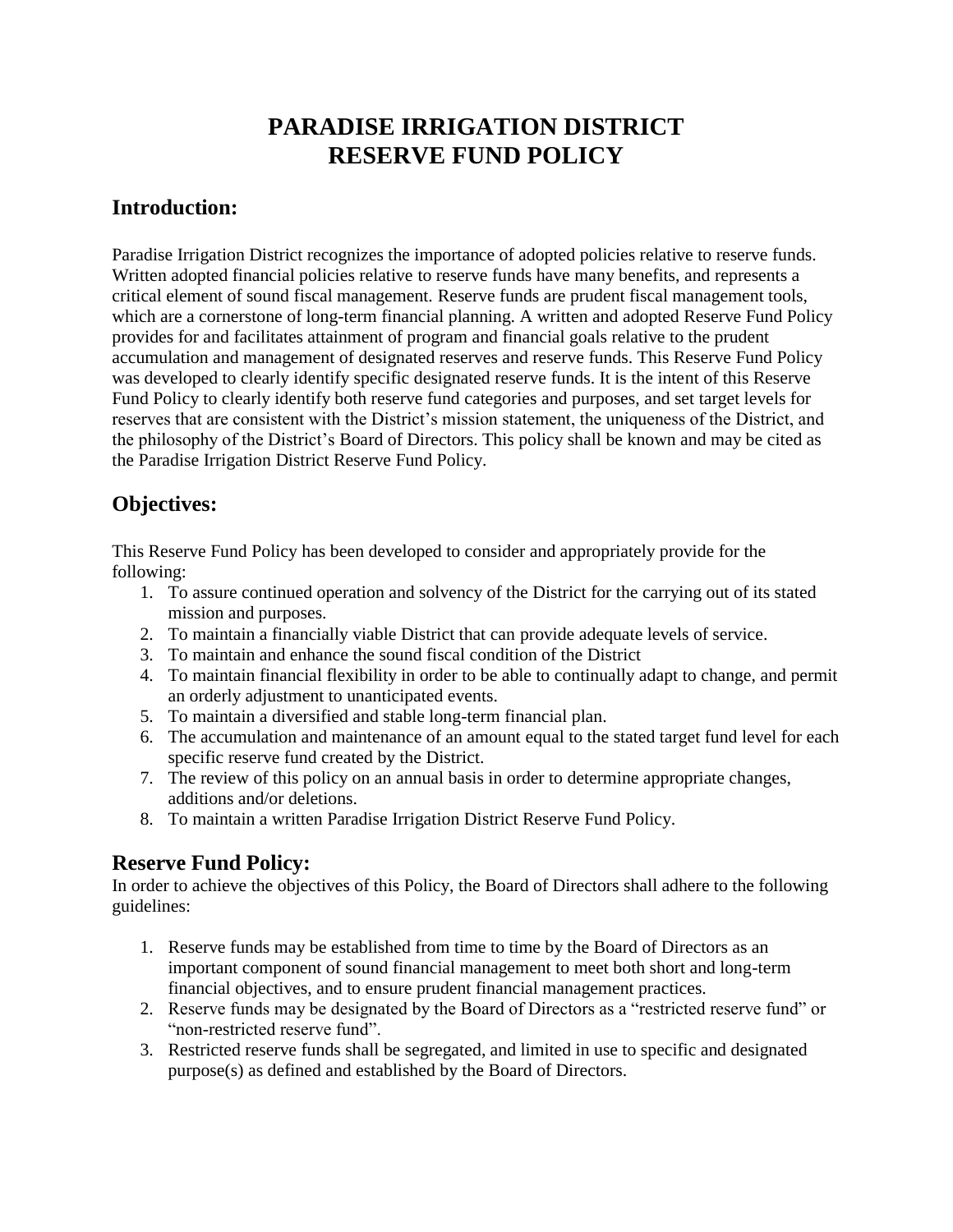- 4. Assets of a restricted reserve fund shall be held separately from the general fund, and shall only be used for the stated purpose(s) of the specific reserve fund.
- 5. All non-restricted revenue shall be held in the operating fund until the Board transfers reserves to other funds.
- 6. Non-restricted reserve funds shall have no reference to specific accounting assets.
- 7. Non-restricted reserve funds do not require the physical segregation of funds.
- 8. All investment earnings from non-restricted reserve funds shall be credited to the District's general Water Fund, unless otherwise stated herein.
- 9. Board of Director approval shall be required prior to the expenditure of restricted reserve funds, unless otherwise stated herein.
- 10. The Board of Directors shall maintain a written Paradise Irrigation District Reserve Fund Policy.
- 11. The Board of Directors shall annually review the Paradise Irrigation District Reserve Fund Policy at a public meeting in order to determine appropriate changes, additions, and/or deletions.

#### **Reserve Funds:**

The Board of Directors hereby establishes and designates the following reserve funds:

|                                 |                                   |                                     | Target Formula                 |            |
|---------------------------------|-----------------------------------|-------------------------------------|--------------------------------|------------|
|                                 | <b>Priority Reserve</b>           | <b>Base Calculation</b>             | <b>Min</b>                     | <b>Max</b> |
| <b>Non-Restricted</b>           |                                   |                                     |                                |            |
| $\mathbf{1}$                    | <b>Operating Fund</b>             | Operating Budget, including debt    |                                |            |
|                                 |                                   | service & pipeline                  | 17%                            | 100%       |
| $\mathcal{P}$                   | Water Rate Stabilization Fund     | <b>Budget Water Revenue</b>         | 10%                            | 20%        |
| 3                               | <b>Emergency Fund</b>             | Operating Budget, including debt    |                                |            |
|                                 |                                   | service & pipeline                  | 25%                            | 25%        |
| 4                               | Drought Management Fund           | <b>Budgeted Consumption Revenue</b> | 25%                            | 50%        |
| 5                               | <b>Equipment Replacement Fund</b> | Accumulated Equipment               |                                |            |
|                                 |                                   | Depreciation                        | Current                        | 100%       |
| 6                               | Long Term Capital Fund            | 10 Year Capital Plan                | 10%                            | 100%       |
| <b>Restricted</b>               |                                   |                                     |                                |            |
| Sick/Annual Leave Fund          |                                   |                                     | As required by contract or law |            |
| <b>Facility Capacity Fund</b>   |                                   |                                     | As required by contract or law |            |
| <b>Bond Reserve Fund</b>        |                                   |                                     | As required by contract or law |            |
| Debt Proceeds Construction Fund |                                   |                                     | As required by contract or law |            |
| <b>PFD Reserve Fund</b>         |                                   |                                     | As required by contract or law |            |

### **Target Fund Levels:**

The Board of Directors shall establish a stated target fund level for each non-restricted reserve fund.

### **Annual Evaluation:**

The CFO shall perform a review and analysis of each designated reserve fund for presentation to the Board of Directors at a public meeting upon the occurrence of the following:

- 1. Upon consideration by the Board of Directors during the Board meeting in July.
- 2. Upon any significant change to and/or expenditure(s) from a designated reserve fund.
- 3. Upon determination that a fund balance is less than the established target fund level for a designated reserve fund.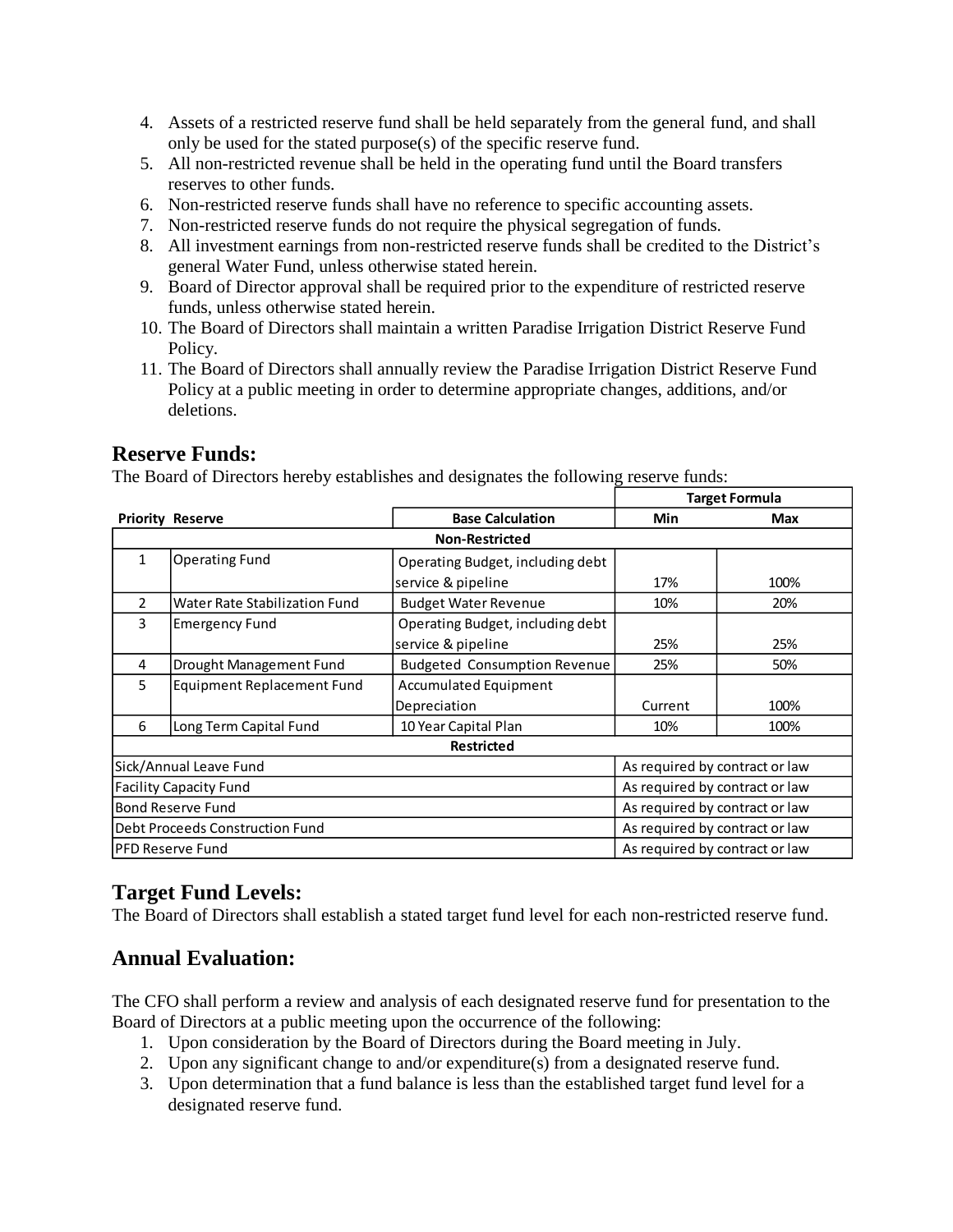# **OPERATING FUND**

### **Fund Purpose:**

The purpose of the Operating Fund is to accumulate sufficient reserve funds necessary to satisfy the general cash flow demands and requirements of the District. This reserve fund will preserve credit worthiness, ensure adequate financial resources are available for timely payment of District obligations, and provide liquidity throughout the fiscal year.

## **Policy:**

In order to achieve the objectives of this policy the Board of Directors shall adhere to the following guidelines:

- 1. This reserve fund shall be known as the "Operating Fund".
- 2. The Operating Fund shall be designated as a non-restricted reserve fund.
- 3. During the adoption of the District's annual budget the Board may transfer funds to/from the Operating Fund.
- 4. The General Manager/CFO is authorized to approve the disbursement of Operating Funds for payment of expenses that have prior board approval.
- 5. The Operating Reserve Fund may be invested in financial institutions and instruments which maintain the highest level of liquidity, such as checking, savings and LAIF.
- 6. This policy shall be reviewed on an annual basis for long-term adequacy and use restrictions.

## **Target Fund Level:**

The target fund level for the Operating Fund is to maintain a balance, as of July 1st of each fiscal year, equal to a minimum of 17% of operational budget including debt service and pipeline, and a maximum of 100%, unless otherwise directed by the Board of Directors at a public meeting. This target fund level was established based upon the following general guidelines:

- 1. The District shall maintain a balance in the general fund equal to approximately two (2) to three (3) months budgeted expenditures for the fiscal year.
- 2. For the purpose of this policy, budgeted expenditures shall include all expenditures associated with the following:
	- a. Operating Expenses
	- b. District Installed Pipeline Projects
	- c. Debt Service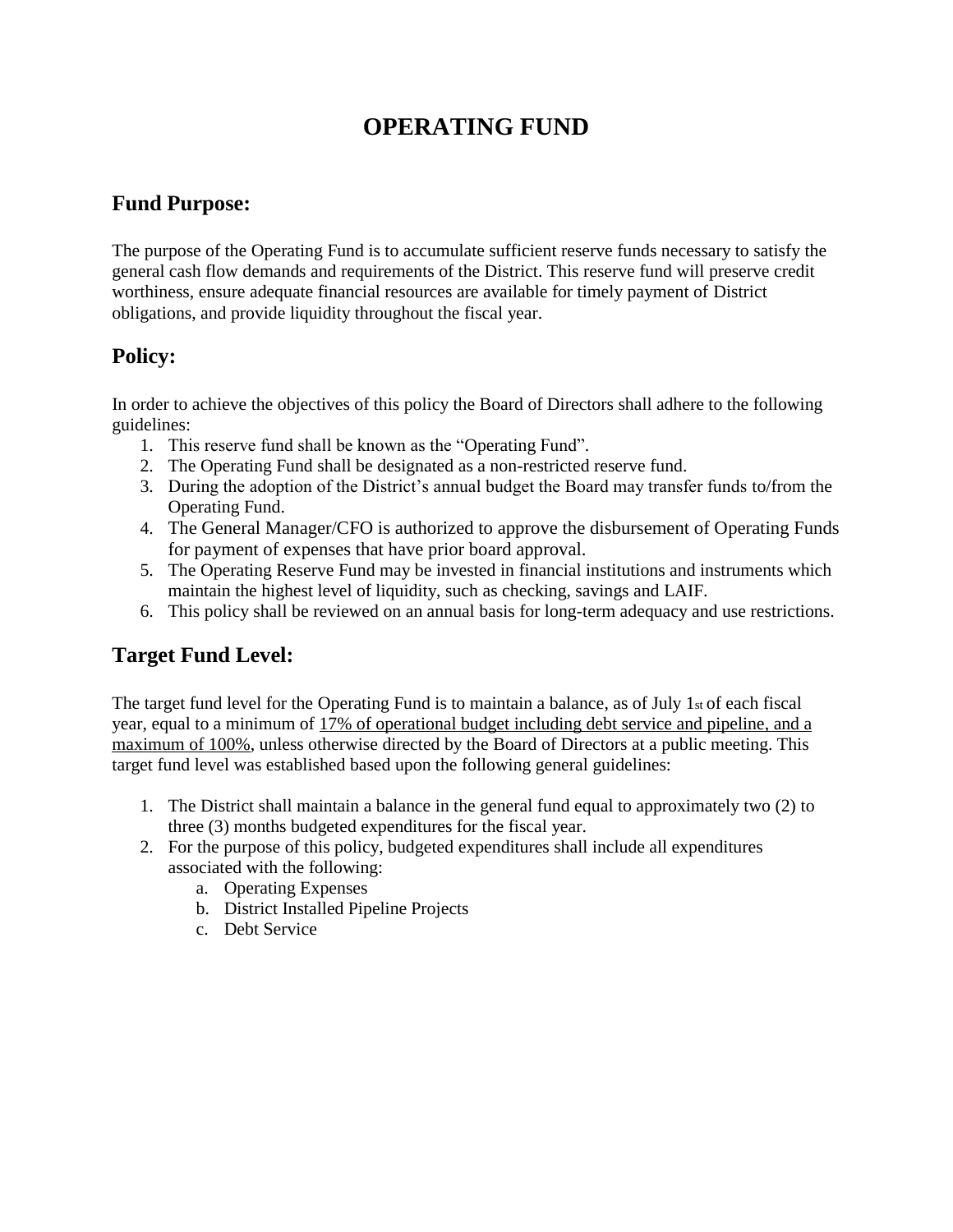# **WATER RATE STABILIZATION FUND**

## **Fund Purpose:**

The purpose of the Water Rate Stabilization Fund is to establish a means to provide more stable water service charges to the District's customers. The Water Rate Stabilization Fund will be used to accumulate reserves for District use during periods of unanticipated fluctuations in general fund revenues. Unanticipated fluctuations in general fund revenues include, but are not limited to, periods of seasonal weather changes. The Water Rate Stabilization Fund will reduce and/or eliminate the need for unanticipated changes to water service charges, and will provide for more stable rates.

## **Policy:**

In order to achieve the objectives of this policy the Board of Directors shall adhere to the following guidelines:

- 1. This reserve fund shall be known as the "Water Rate Stabilization Fund".
- 2. The Water Rate Stabilization Fund shall be designated as a non-restricted reserve fund.
- 3. During the adoption of the District's annual budget the Board may transfer funds from the Operating Fund to the Water Rate Stabilization Fund.
- 4. The General Manager/CFO is authorized to approve the disbursement of Water Rate Stabilization Funds for payment of expenses that have prior board approval.
- 5. The Water Rate Stabilization Fund may be invested in financial institutions and instruments.
- 6. All investment earnings from the Water Stabilization Fund shall be credited to the District's operating fund.
- 7. This policy shall be reviewed on an annual basis for long-term adequacy and use restrictions.

## **Target Fund Level:**

The target fund level for the Water Rate Stabilization Reserve Fund is to maintain a balance, as of July 1st of each fiscal year, equal to a minimum of 10% of water rate revenue (including service charge and consumption revenue), and a maximum of 20%, unless otherwise directed by the Board of Directors at a public meeting.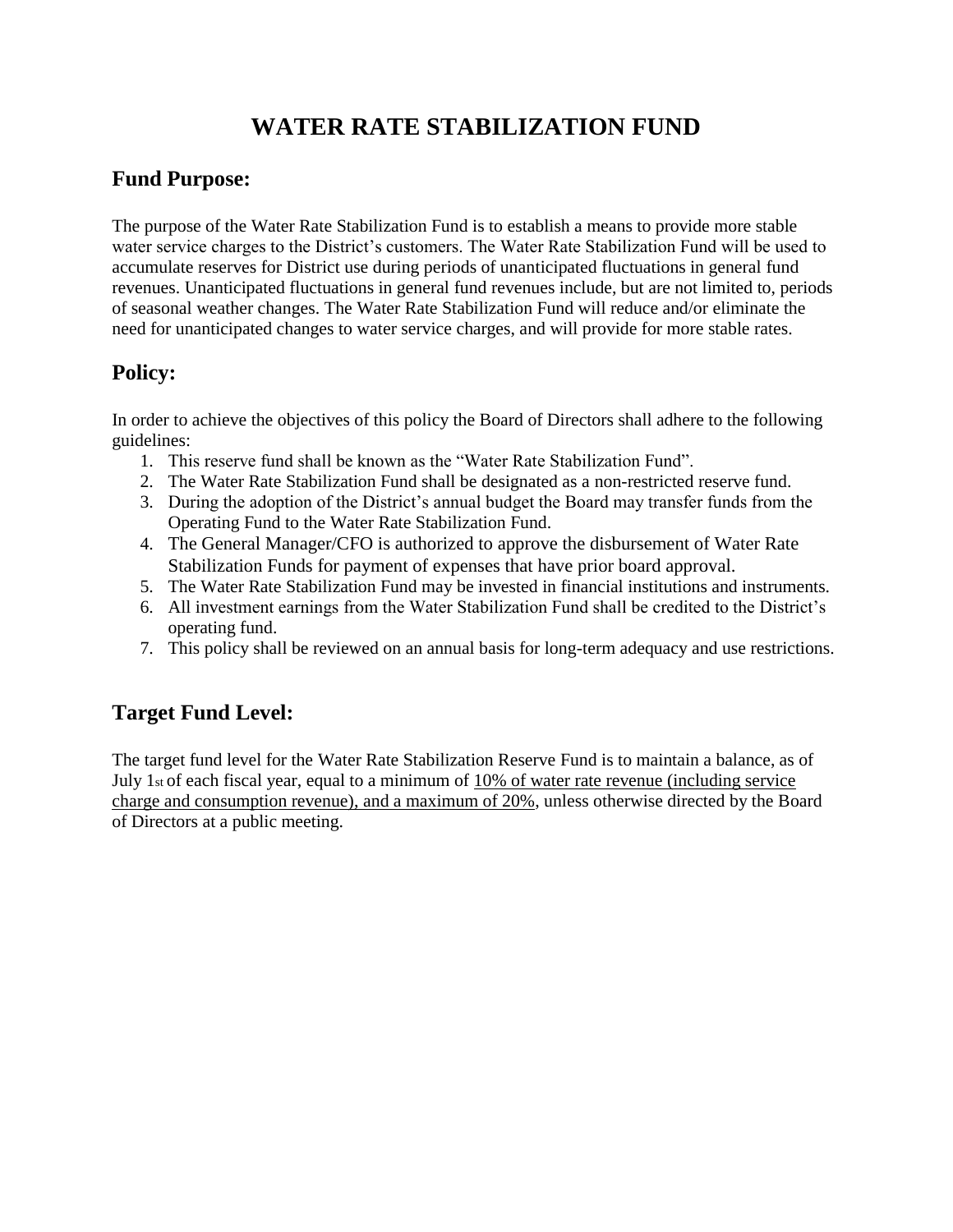# **EMERGENCY RESERVE FUND**

## **Fund Purpose:**

The purpose of the Emergency Fund is to accumulate sufficient financial reserves necessary to ensure a timely response by the District to natural disasters and/or other emergencies. This reserve fund will provide for rapid response and continued operation of the District's essential services during periods of natural disasters and/or other emergencies.

## **Policy:**

In order to achieve the objectives of this policy the Board of Directors shall adhere to the following guidelines:

- 1. This reserve fund shall be known as the "Emergency Fund".
- 2. The Emergency Fund shall be designated as a non-restricted reserve fund.
- 3. During the adoption of the District's annual budget the Board may transfer funds from the Operating Fund to the Emergency Fund.
- 4. The Emergency Fund shall be expended solely for the purpose of responding to and maintaining District operations during a natural disaster and/or emergency.
- 5. The General Manager/CFO is authorized to approve the disbursement of Emergency Reserve Funds for payment of expenses that have prior board approval.
- 6. Upon expenditure of any Emergency Funds, the CFO shall notify the Board of Directors at the earliest possible opportunity.
- 7. Expenditures from this designated reserve fund which are subsequently recovered, either partially or fully, from FEMA, OES, insurance and/or any other sources, said revenue shall be utilized solely for the purpose of refunding the Emergency Reserve Fund.
- 8. All investment earnings from the Emergency Fund shall be credited to the District's operating fund.
- 9. This policy shall be reviewed on an annual basis for long-term adequacy and use restrictions.

## **Target Fund Level:**

The target fund level for the Emergency Reserve Fund is to maintain a balance, as of July 1st of each fiscal year, equal to a minimum of 25% of operational budget including debt service and pipeline, unless otherwise directed by the Board of Directors at a public meeting.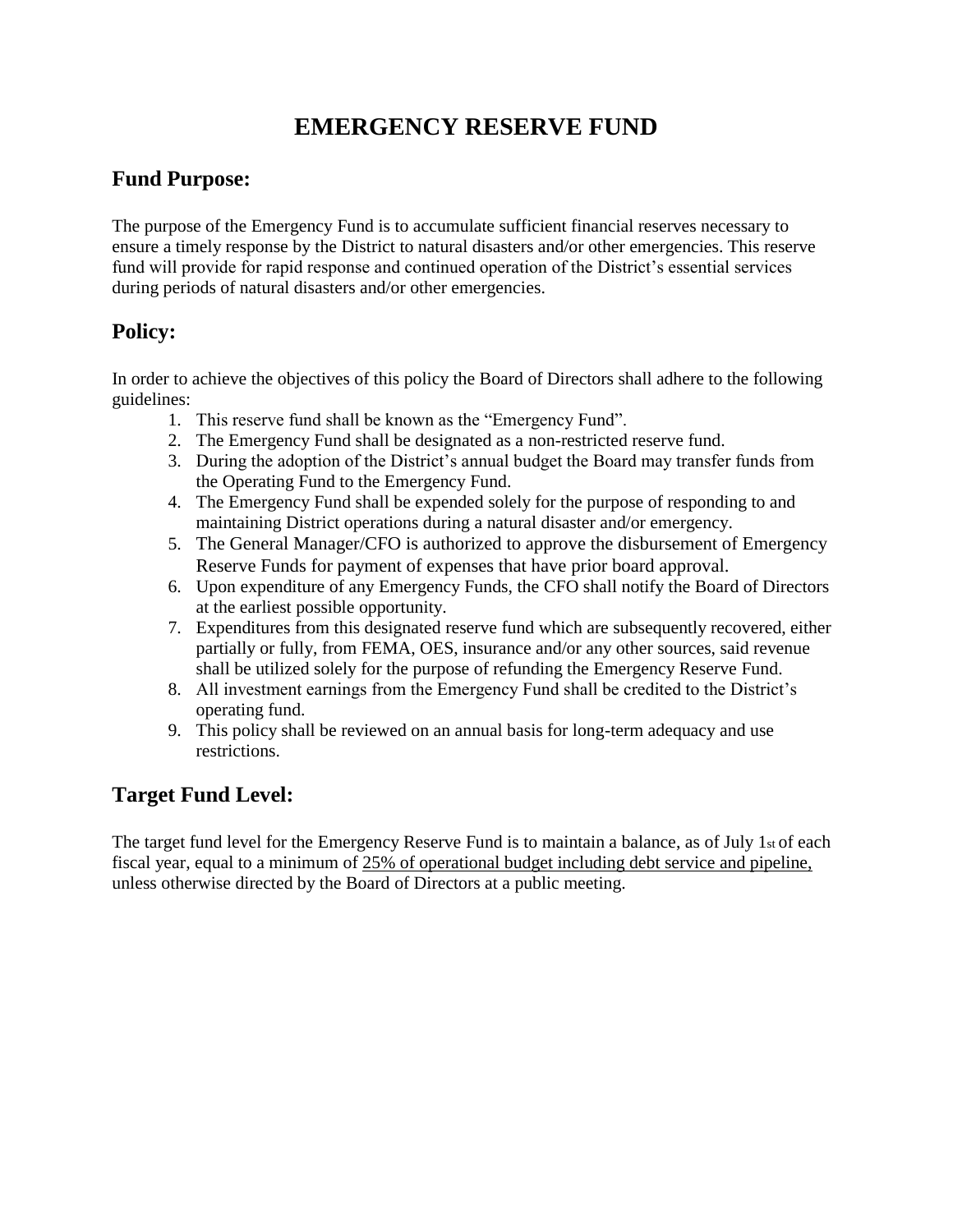# **DROUGHT MANAGEMENT FUND**

### **Fund Purpose:**

The purpose of the Drought Management Fund is to establish a means to provide more stable water service charges to the District's customers. The Drought Management Fund will be used to accumulate reserves for District use during periods of unanticipated reductions in general fund revenues. Unanticipated reductions in general fund revenues include, but are not be limited to, periods of drought. The Drought Management Reserve Fund will reduce and/or eliminate the need for unanticipated changes to water service charges, and provide for more stable rates.

### **Policy:**

In order to achieve the objectives of this policy, the Board of Directors shall adhere to the following guidelines:

- 1. This reserve fund shall be known as the "Drought Management Fund".
- 2. The Drought Management Fund shall be designated as a non-restricted reserve fund.
- 3. During the adoption of the District's annual budget the Board may transfer funds from the Operating Fund to the Drought Management Fund.
- 4. The General Manager/CFO is authorized to approve the disbursement of Drought Management Funds for payment of expenses that have prior board approval.
- 5. All investment earnings from the Drought Management Fund shall be credited to the District's operating fund.
- 6. This policy shall be reviewed on an annual basis for long-term adequacy and use restrictions.

## **Target Fund Level:**

The target fund level for the Drought Management Reserve Fund is to maintain a balance, as of July 1st of each fiscal year, equal to a minimum of 25% and a maximum of 50% of budgeted consumption revenue, unless otherwise directed by the Board of Directors at a public meeting.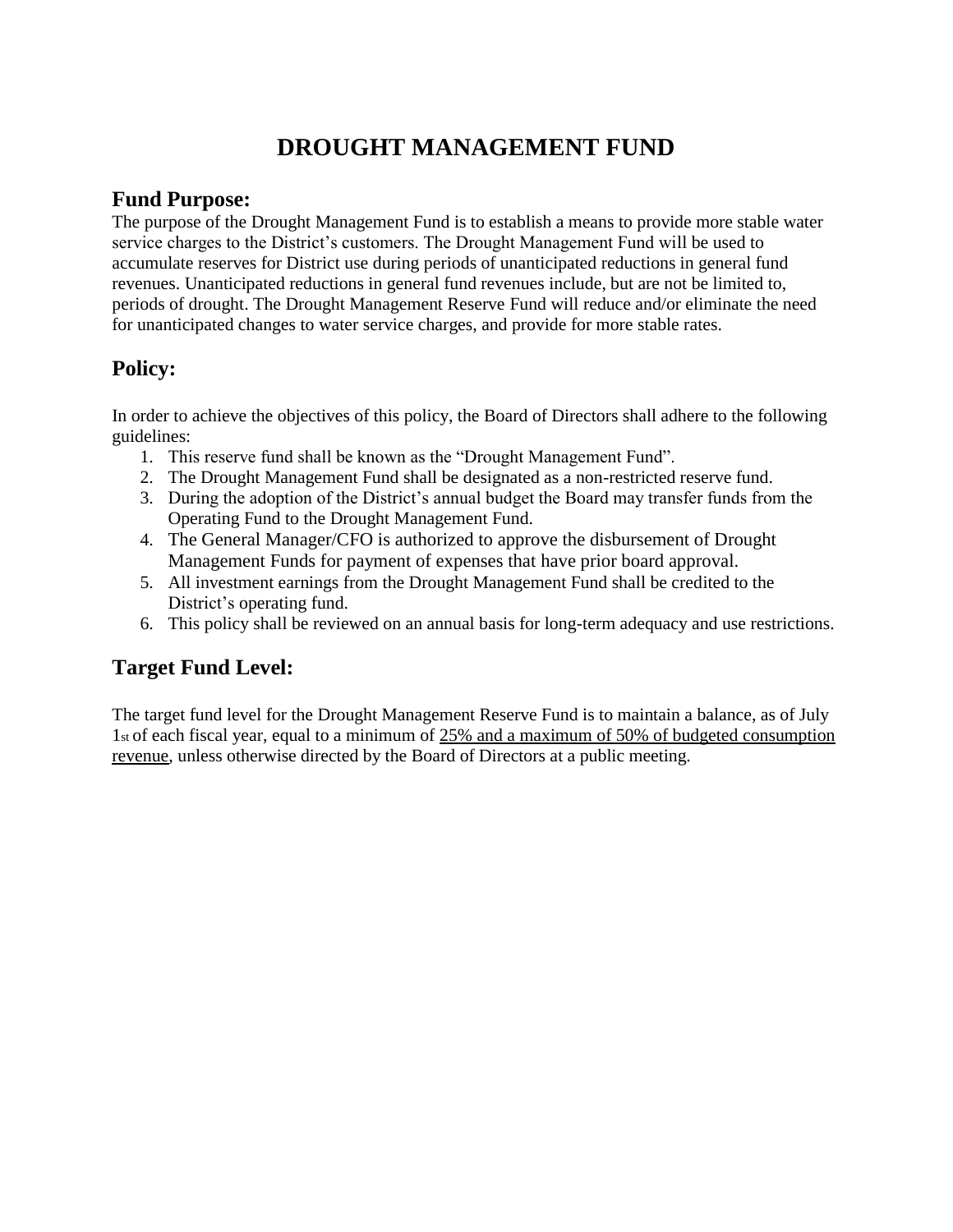# **LONG TERM CAPITAL FUND**

### **Fund Purpose:**

The purpose of the Long Term Capital Fund is to accumulate sufficient reserve funds necessary to ensure timely acquisition, replacement and upgrade of the District's water system infrastructure and capital assets.

## **Policy:**

In order to achieve the objectives of this policy, the Board of Directors shall adhere to the following guidelines:

- 1. This reserve fund shall be known as the "Long Term Capital Fund".
- 2. The Long Term Capital Fund shall be designated as a non-restricted reserve fund.
- 3. During the adoption of the District's annual budget the Board may transfer funds from the Operating Fund to the Long Term Capital Fund.
- 4. Monies transferred into the Long Term Capital Fund shall be expended solely for the construction of new and/or replacement water system infrastructure and capital assets.
- 5. The General Manager/CFO is authorized to approve the disbursement of Long Term Capital Funds for payment of expenses that have prior board approval.
- 6. All investment earnings from the Long Term Capital Fund shall be credited to the District's operating fund.
- 7. This policy shall be reviewed on an annual basis for long-term adequacy and use restrictions.

### **Target Fund Level:**

The target fund level for the Long Term Capital Fund is to maintain a balance, as of July 1st of each fiscal year, equal to a minimum of 10% of the 10 year capital budget total and a maximum of 100%, unless otherwise directed by the Board of Directors at a public meeting.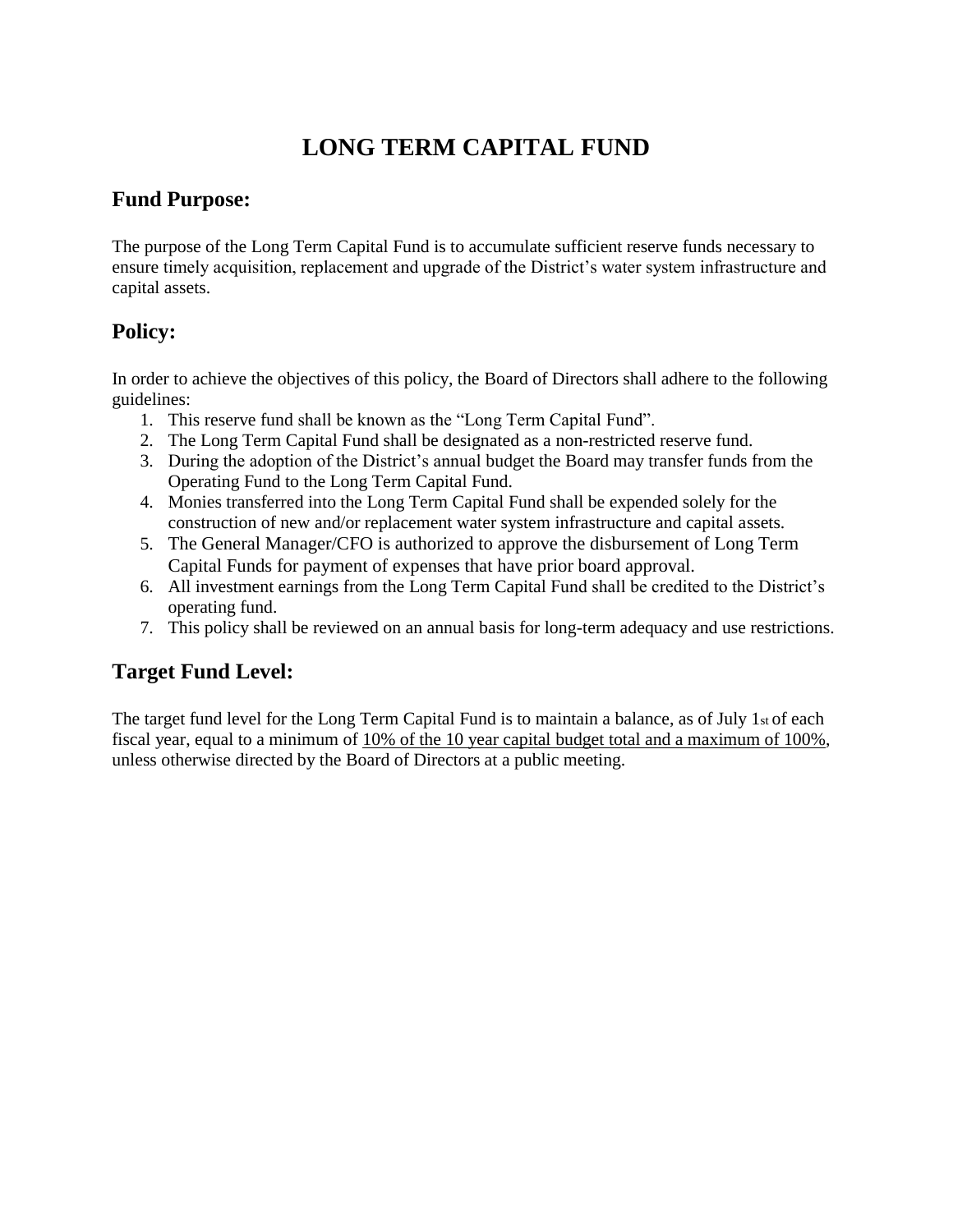# **EQUIPMENT REPLACEMENT FUND**

## **Fund Purpose:**

The purpose of the Equipment Replacement Funds is to accumulate sufficient reserves necessary to ensure timely replacement and upgrade of the District's vehicles, mobile equipment, and appurtenances thereto. Safe, reliable and up-to-date vehicles and equipment, in good working order, are essential for the provision of public services in a timely and professional manner. Due to the need for depreciation and replacement of vehicles and other mobile equipment it is desirable for the District to set aside funds on an on-going basis for this purpose.

## **Policy:**

In order to achieve the objectives of this policy, the Board of Directors shall adhere to the following guidelines:

- 1. This reserve fund shall be known as the "Equipment Replacement Fund".
- 2. The Equipment Replacement Reserve Fund shall be designated as a non-restricted reserve fund.
- 3. During the adoption of the District's annual budget the Board may transfer funds from the Operating Fund to the Equipment Replacement Fund.
- 4. Funds transferred from the Equipment Replacement Fund shall be expended solely for the purpose of replacement and upgrade of existing District vehicle, mobile equipment and appurtenances thereto.
- 5. The General Manager/CFO is authorized to approve the disbursement of Equipment Replacement Funds for payment of expenses that have prior board approval.
- 6. The allocation amount shall be reviewed every five (5) years for appropriate vehicle and equipment retention schedules, depreciation schedules and acquisition costs.
- 7. All investment earnings from the Equipment Replacement Reserve Fund shall be credited to the District's operating fund.
- 8. This policy shall be reviewed on an annual basis for long-term adequacy and use restrictions.

## **Target Fund Level:**

The target fund level for the Equipment Replacement Reserve Fund is to maintain a balance, as of July 1st of each fiscal year, equal to a minimum of current year equipment depreciation and maximum of total equipment accumulated depreciation, unless otherwise directed by the Board of Directors at a public meeting.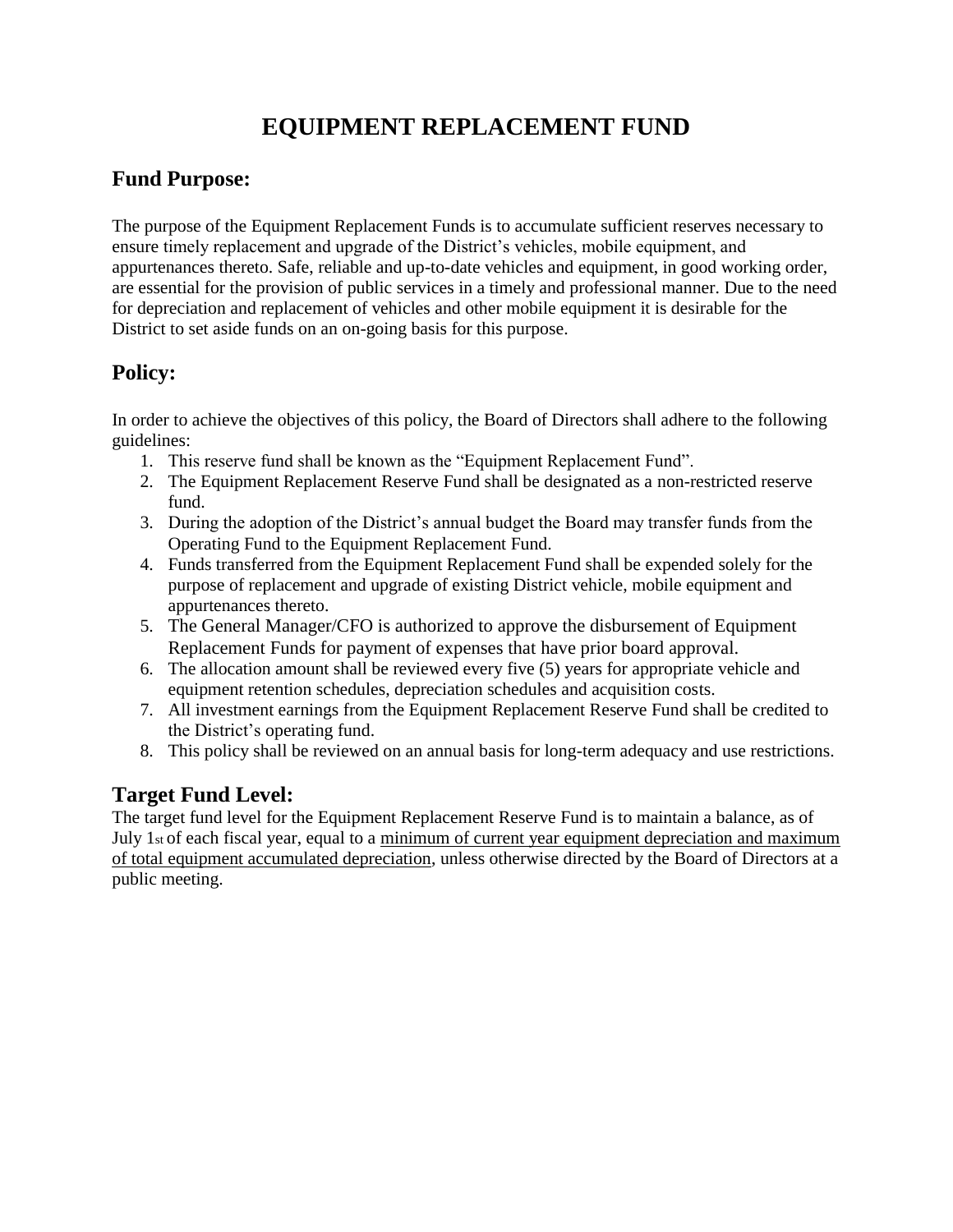# **SICK/ANNUAL LEAVE FUND**

## **Fund Purpose:**

The purpose of the Sick/Annual Leave Funds is to accumulate sufficient reserves necessary to ensure payment of outstanding accrued sick and/or annual leave upon a District employee's separation of service from the District. Pursuant to the current Memorandums of Understanding by and between the District and designated employee representative bargaining groups, District employees may accumulate annual leave in accordance with a maximum accumulation schedule. Any employee separated from the service of the District shall receive pay for all accumulated annual/sick leave in accordance with designated schedules. It is desirable for the District to set aside funds on an on-going basis for this purpose.

### **Policy:**

In order to achieve the objectives of this policy, the Board of Directors shall adhere to the following guidelines:

- 1. This reserve fund shall be known as the "Sick/Annual Leave Fund".
- 2. The Sick/Annual Leave Fund shall be designated as a restricted reserve fund.
- 3. During the adoption of the District's annual budget the Board may transfer funds from the Operating Fund to the Sick/Annual Leave Fund.
- 4. Monies transferred into the Sick/Annual Leave Fund shall be expended solely for the purpose of compensation to District employees upon separation of service from the District for accumulated sick/annual leave.
- 5. The General Manager/CFO is authorized to approve the disbursement of Sick/Annual Leave Fund Funds for payment of expenses that have prior board approval.
- 6. All investment earnings from the Sick/Annual Leave Fund shall be credited to the District's operating fund.
- 7. This policy shall be reviewed on an annual basis for long-term adequacy and use restrictions.

## **Target Fund Level:**

The target fund level for the Sick/Annual Leave Reserve Fund is to maintain a balance, as of July 1st of each fiscal year, equal to a minimum of the current accrued vacation and sick liability, unless otherwise directed by the Board of Directors at a public meeting.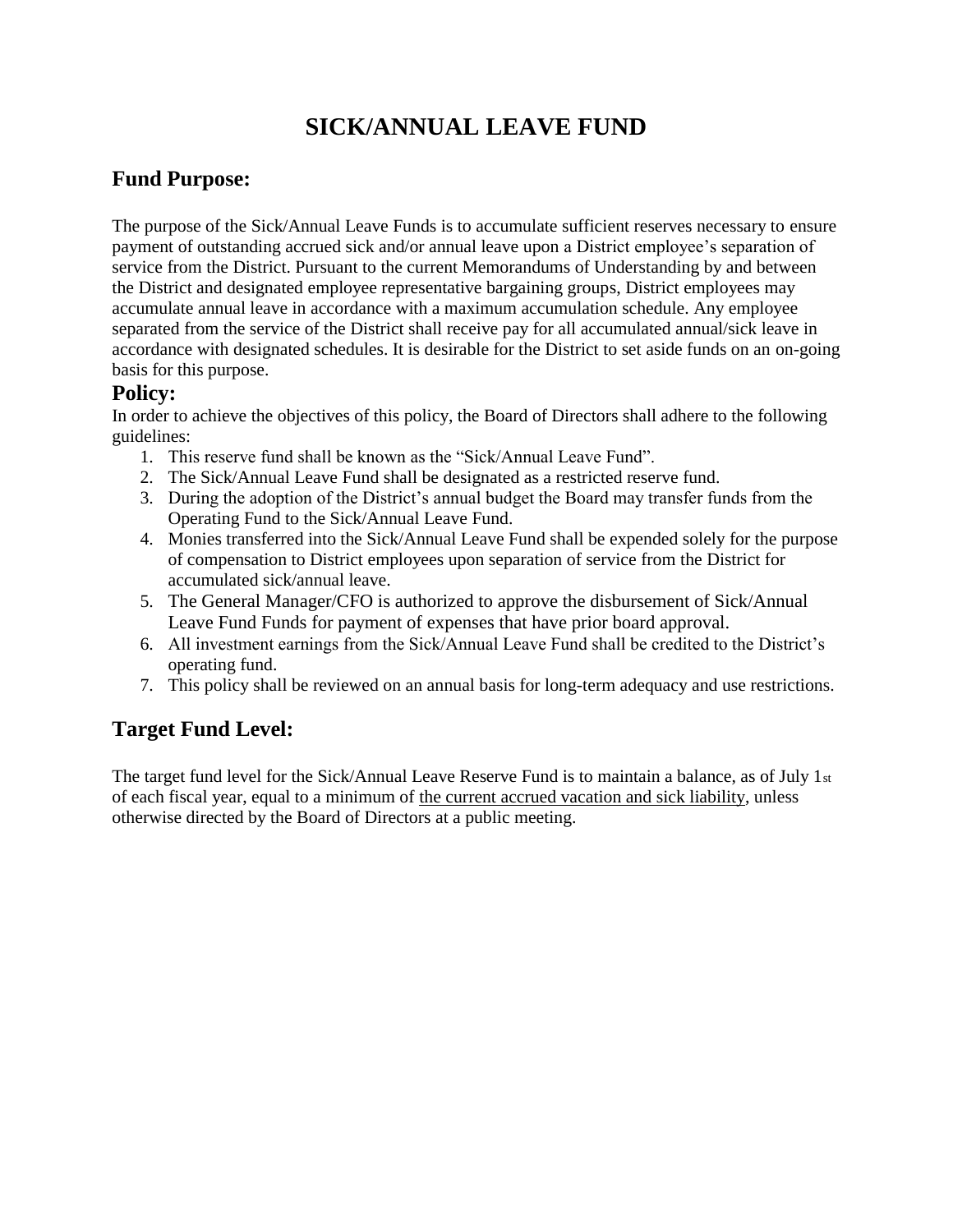# **FACILITY CAPACITY FEE FUND**

### **Fund Purpose:**

The purpose of the Facility Capacity Fund is to collect fees from new service connections (specific connection fees) for capacity increasing related projects. This reserve fund will provide capital funds for projects that increase capacity to the District

### **Policy:**

In order to achieve the objectives of this policy, the Board of Directors shall adhere to the following guidelines:

- 1. This reserve fund shall be known as the "Facility Capacity Fee Fund".
- 2. The Facility Capacity Fee Fund shall be designated as a restricted reserve fund.
- 3. The District shall transfer all Capacity Fee monies from the Operating Fund to the Facility Capacity Fee Fund upon collection.
- 4. Approval for expenditures from the Facility Capacity Fee Fund shall require the affirmative approval by the Board of Directors at a duly noticed public meeting.
- 5. All investment earnings from the Facility Capacity Fee Fund shall be credited to the District's operating fund.
- 6. This policy shall be reviewed on an annual basis for long-term adequacy and use restrictions.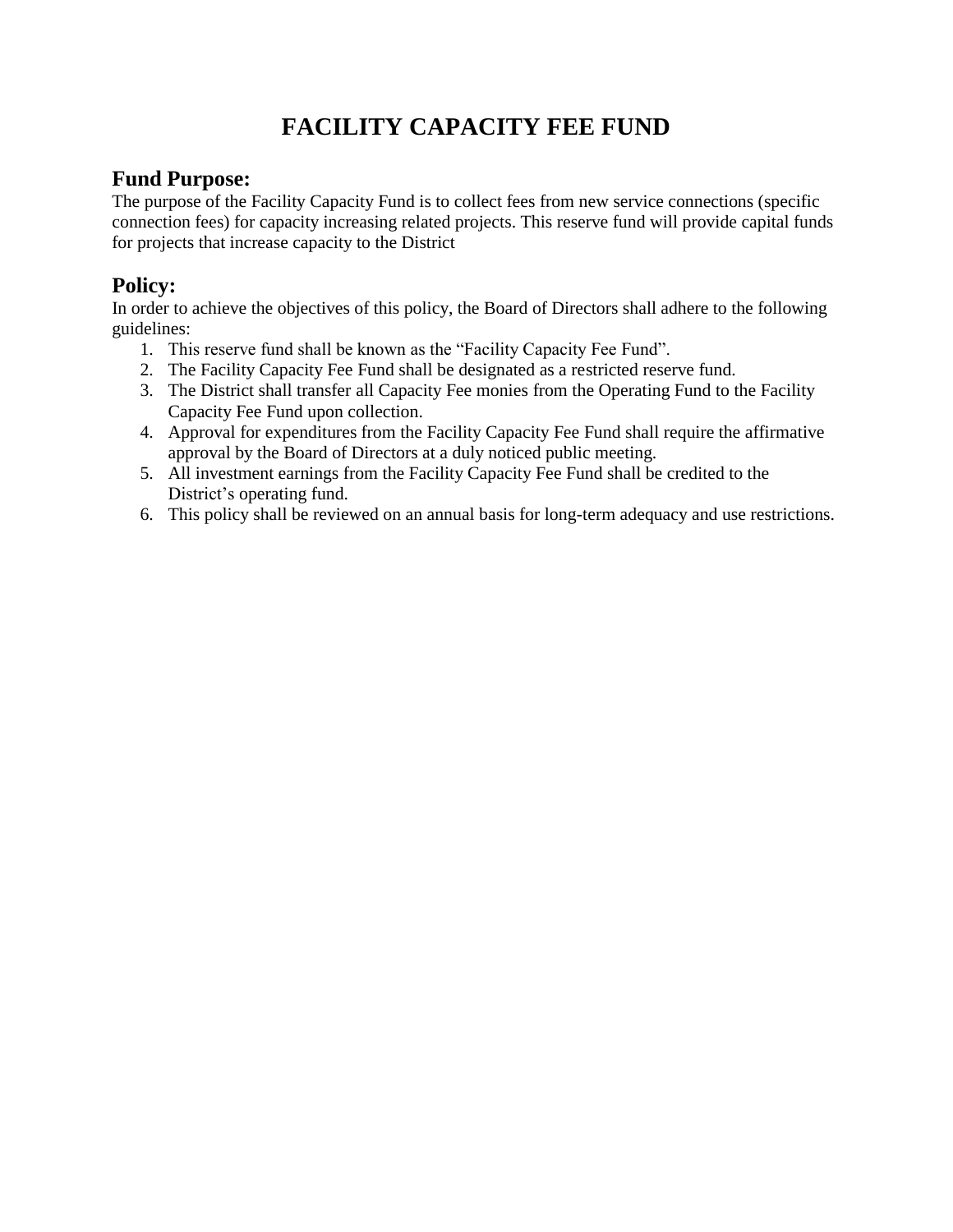## **BOND RESERVE FUND**

#### **Fund Purpose:**

The purpose of the Bond Reserve Fund is governed by legal bond covenants for the District's revenue bonds. Bond covenants require that this fund be maintained at a level sufficient to fund the maximum annual debt service payments. These funds are held by the bond trustee during the term of the bonds and are to be used in the event that the District is unable to meet its required semi-annual debt service obligation.

### **Policy:**

In order to achieve the objectives of this policy, the Board of Directors shall adhere to the following guidelines:

- 1. This reserve fund shall be known as the "Debt Reserve Fund".
- 2. The Debt Reserve Fund shall be designated as a restricted reserve fund.
- 3. The District shall transfer all Bond Reserve monies from the Operating Fund to the Bond Reserve Fund upon collection.
- 4. Bond Reserve Funds for each revenue bond issue will be used to make the last two semiannual debt service payments for that issue.
- 5. The General Manager/CFO is authorized to approve the expenditure of Bond Reserve Funds, with prior approval of the Board of Directors, for the purpose expressly stated herein.
- 6. Reserve funds related to state loans shall be treated identically to revenue bond reserve funds.
- 7. All investment earnings from the Debt Reserve Fund shall be credited to the Debt Reserve Fund.
- 8. This policy shall be reviewed on an annual basis for long-term adequacy and use restrictions.

## **Target Fund Level:**

The target fund level for the Debt Reserve Fund is to maintain a balance, as of July 1st of each fiscal year, equal to a minimum of the legal requirement by law.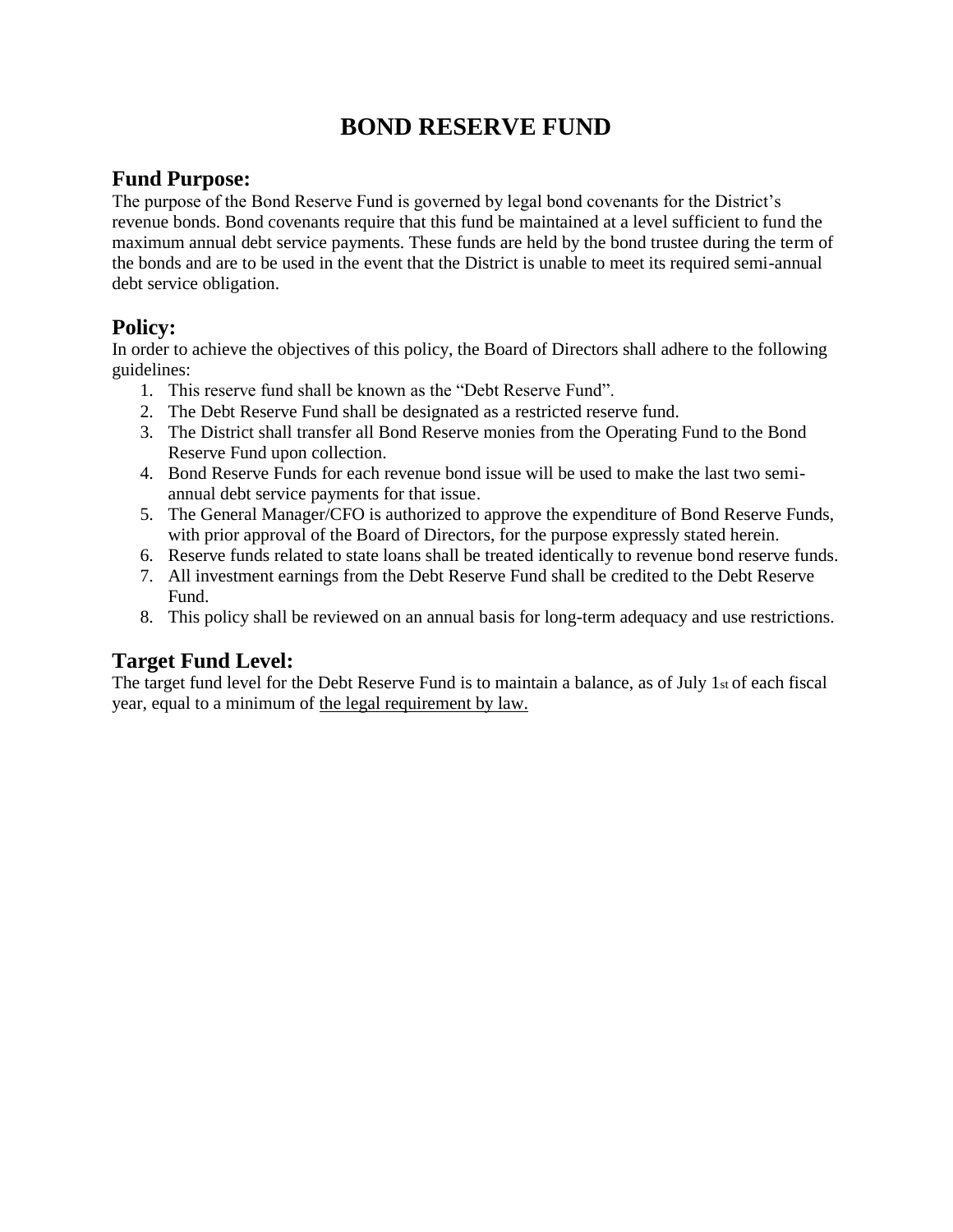# **DEBT PROCEEDS CONSTRUCTION PROJECT FUND**

#### **Fund Purpose:**

The purpose of the Debt Proceeds Construction Project Fund is governed by loan contracts for a specific Project. Bond documents require that these funds be used for the specific project.

### **Policy:**

In order to achieve the objectives of this policy, the Board of Directors shall adhere to the following guidelines:

- 1. This reserve fund shall be known as the "Debt Proceeds Construction Project Fund".
- 2. The Debt Proceeds Construction Project Fund shall be designated as a restricted reserve fund.
- 3. The District shall transfer all Bond Proceed monies from the Operating Fund to the Bond Proceeds Construction Project Fund upon collection.
- 4. Debt Proceeds Construction Project Fund will be used to construct the specific project as previously approved by the Board.
- 5. The General Manager/CFO is authorized to approve the expenditure of Debt Proceeds Construction Project Funds, with prior approval of the Board of Directors, for the purpose expressly stated herein.
- 6. All investment earnings from the Debt Proceeds Construction Project Fund shall be credited to the Debt Proceeds Construction Project Fund.
- 7. This policy shall be reviewed on an annual basis for long-term adequacy and use restrictions.

## **Target Fund Level:**

The target fund level for the Debt Proceeds Construction Project Fund is to maintain a balance, as of July 1st of each fiscal year, equal to the remaining bond proceeds borrowed for a specific project.